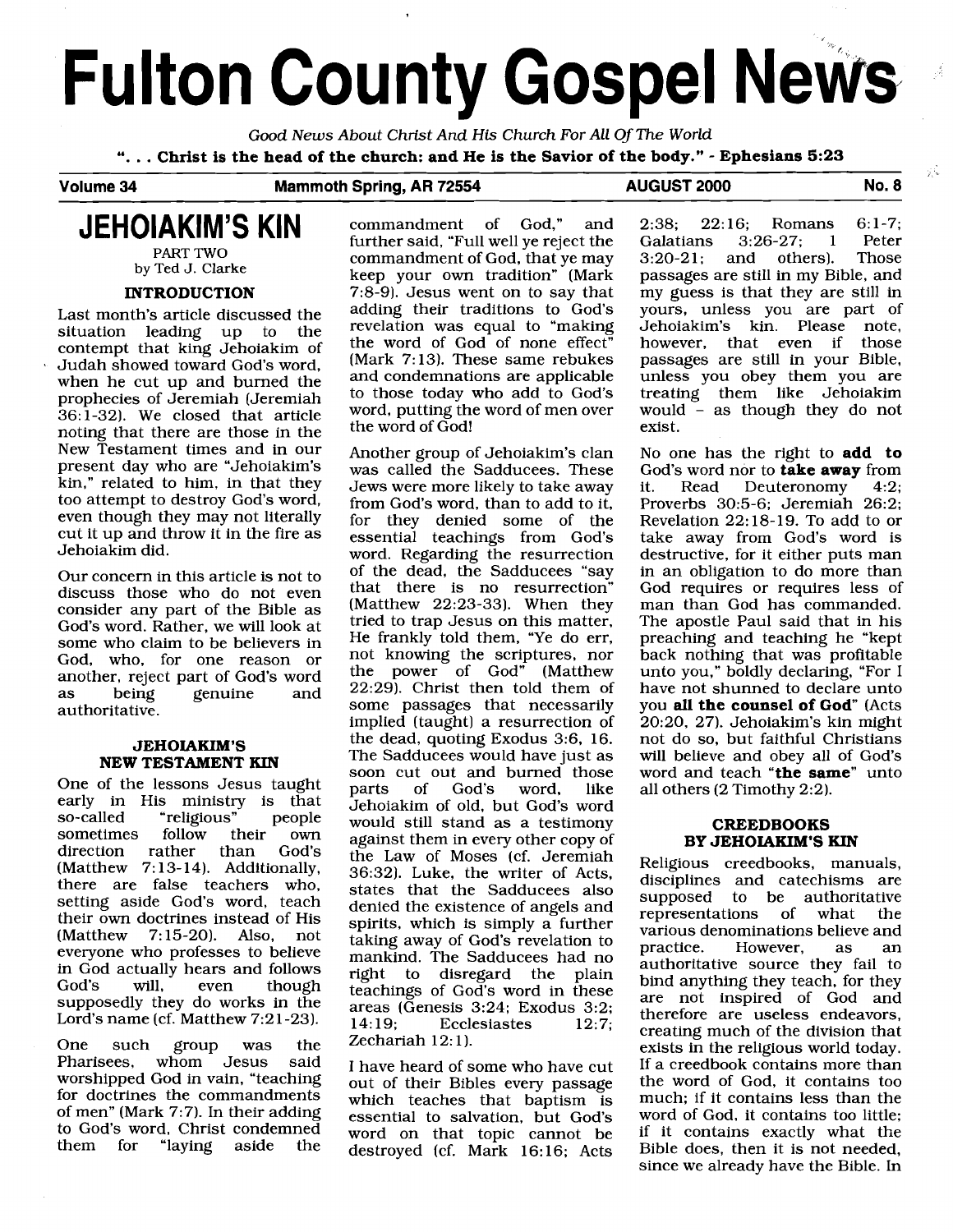### **FULTON COUNTY GOSPEL NEWS**  USPS Publication #211780

... is a Periodical publication issued monthly by the Church of Christ at Third and Bethel (P.O. Box 251). Mammoth Spring, **AR** 72554-0251. **POSTMASTER: Please mail all changes of address to the above address.** 

**FCGN** is mailed free of charge to any who care to receive it. We will be happy to add any names to the regular mailing list. If you send in a name we must have a complete address, including number and street name, or R.R. or HCR number, plus box number, or a P.O. Box number and the **NINE DIGIT ZIP CODE.** This paper is supported by voluntary contributions for which we are grateful. Financial information will be furnished upon request. **Mail all address corrections or manuscripts to:** 

### **FULTON COUNTY GOSPEL NEWS**  P.O. Box **251**

Mammoth **Spring, AR 72554** 

general, creedbooks are exercises in adding to or taking away from God's word. Jehoiakim would be proud of the men and groups of men who have produced these books, for they remove much that people find objectionable in God's word or add the doctrines and<br>commandments men find commandments pleasing, that God did not see fit to include in the revelation of His word. Consider two examples out of many.

In "The Book of Discipline" of the United Methodist Church, there is the statement, "Wherefore, that we are justified by faith, only, is a most wholesome doctrine, and very full of comfort" (Article IX. - Of the Justification of Man]. The truth is that no doctrine can be "most wholesome, and very full of comfort," unless it is taught in Scripture. First, the number of Bible passages that say we are saved or justified by faith are numerous, **but not one of them says that. "we are justified by faith, only"!** Second, the fact is that there is one verse which says the exact opposite of the Methodist creedbook. James 2:24 states, **"Ye see then how that by works a man is justified, and not by faith only."** What comfort can be drawn

from a doctrine of men that<br>absolutely contradicts the contradicts teaching of God's word? James 2:24 does not say that nothing else is involved in our salvation, nor that we can earn our salvation, but he does say that works have a part in our being justified. Only a kin of Jehoiakim would seek to excise that passage and say otherwise.

A second example of Jehoiakim's style of handling the Scriptures can be found in some Baptist manuals. manual says, "Baptism is not essential to salvation, for our churches utterly repudiate the dogma of 'baptismal regeneration'; but it [baptism] is essential to<br>obedience. since Christ obedience, since Christ commanded it" ("The Standard Manual for Baptist Churches," by Edward T. Hiscox, 1951). A second creedbook says, "Regeneration is an act of God, not of man (John 1:13). Since it is by grace, it obviously cannot be produced, aided, or completed by baptism"<br>"What Baptists Believe." by f What Baptists Herschel H. Hobbs, 1964).

Jehoiakim's knife has been sharpened and used by the authors of these supposed church manuals! Mark 16:16 says, "He that believeth **and is baptized**  shall be saved." Jesus placed salvation after baptism, not salvation **after baptism**, before it. Thus, the Lord Himself implies that baptism **is "essential to salvation,"** even if a thousand<br>thousand Jehoiakims say Jehoiakims otherwise! With this, consider the<br>apostle Peter's statement statement regarding the Flood, that "eight souls were saved by water, The like figure whereunto even **baptism doth also now save us** [not the putting away of the filth of the flesh, but the answer of a good conscience toward God) by the resurrection of Jesus Christ" (1 Peter 3:20-21). These passages plainly state that baptism has a part in one's salvation! Therefore, God's grace is not nullified if one is baptized in order to receive remission of sins (Acts **2:38;**  22: 16). because baptism is a part of God's plan to save mankind through Christ. When one ignores baptism as being essential to salvation, one is rejecting the grace

of God! The apostle Peter said that "baptism doth also now save us," and he also said that what he wrote about in his letter is "the true grace of God" (1 Peter 5: 12). A part of "the true grace of God" is the role God assigned to baptism as a part of one's salvation. One does not receive God's grace of<br>salvation if one rejects the salvation if one rejects essential nature of immersion in water in the name of Christ In order to receive forgiveness of sins.

Also consider the statement by Hiscox that while "Baptism is not essential to salvation . . . it is<br>essential to obedience, since essential to obedience, since<br>Christ commanded it." Dear Christ commanded it." Friend, think of the logical conclusion to such a ridiculous claim. The author of the creed is saying that obedience is not essential to salvation; that one can be saved without obeying God. This is another case of Jehoiakim using his knife to destroy the word of God. However, in at least three passages of Scripture we are clearly told one must **obey the gospel** or be lost (Romans 10:16; 2 Thessalonians 1:8; 1 Peter 4:17). One must ask what will drive a person to deny such plain declarations of Scripture? The answer must be that such a<br>person has the spirit of a person has the spirit of a Jehoiakim, desiring to destroy any Scripture that one does not like. We imitate Jesus when we are obedient to God's commands. "Though he were a Son, yet learned he obedience by the things which he suffered; And being made perfect, **he became the author of eternal salvation unto them that obey him"** rews 5:8-9). Those whom  $(Hebrews 5:8-9).$ Christ saves are those who obey Him. Do you not see how hopeless it is to say baptism is not essential to salvation, but it is essential to obedience?

We could extend comparisons between creedbooks and the Bible in great numbers, but these are sufficient to illustrate our point. Jehoiakim's kin live on today and example attempting to destroy the parts of God's word they do not like.

# $\frac{2}{\pi}$  -  $\frac{2}{\pi}$  -  $\frac{2}{\pi}$  -  $\frac{2}{\pi}$  -  $\frac{2}{\pi}$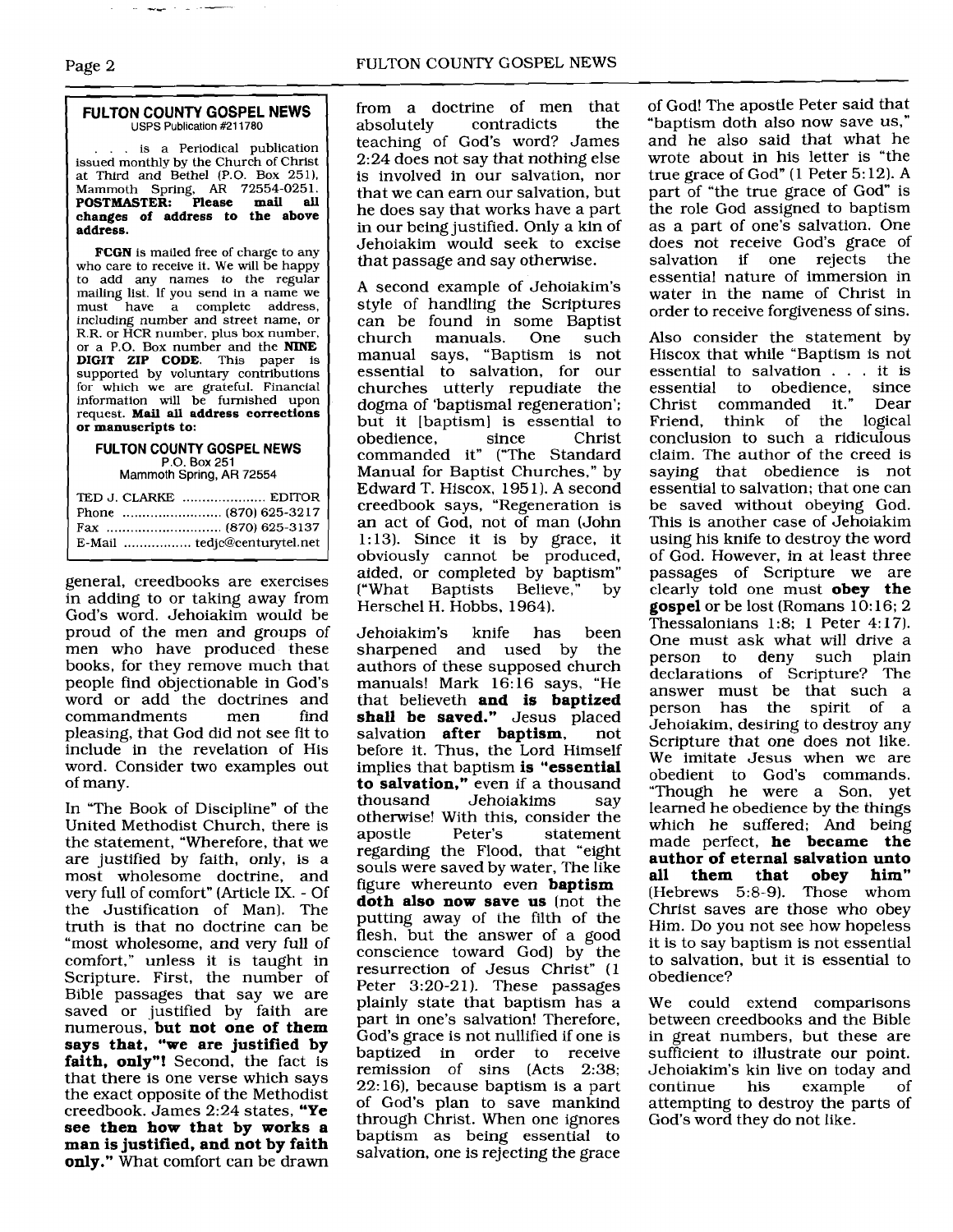### **CONCLUSION**

Being some kind of "religious" person is not enough to please God. Faith alone will not save anyone. Even doing supposed good works using Jesus' name will not save. The Lord said that those who are saved will be those "that doeth the will of my Father which is in<br>heaven" (Matthew  $7:21-23$ ). (Matthew Calling Him, "Lord, Lord" is not sufficient (Luke 6:46). Jehoiakim wanted to tailor his religion to suit himself, not God. When people today cut and paste from God's word to suit their own desires rather than the Lord, they declare that they are kin to Jehoiakim in spirit, adding to or taking from the full revelation God has given to us.

These are serious matters that affect the salvation of souls. Is there anyone who is willing to affirm in a public discussion on these matters that the Scriptures teach that salvation is by faith alone? I deny that, and I am willing to affirm that the Scriptures teach that God has given baptism an essential part in our salvation through Christ. I would be happy to hear from any responsible person willing to take up the challenge, for I have great faith that the truth of God's word will be the ultimate victor.

Dear brethren and friends, do not let a Jehoiakim control your faith. Do not follow the doctrines and commandments of men imposed over the word of God. Study the Scripture references in this article for yourself and determine to "Give"<br>diligence to present thyself diligence to present approved unto God, a workman that needeth not to be ashamed, handling aright the word of truth" (2 Timothy  $2:15$ , ASV). We stand ready to assist you in any way we can to help you know God's will for you. Contact us if you desire to study further and we will put someone in touch with you. Remember, Jesus said His word will not pass away, it cannot be destroyed (Matthew 24:35). It will be the standard of judgment you and I face in the last day (John 12:48-50). Be ready by putting on Christ (Galatians 3:26-27), and<br>accepting all that His word accepting all that His teaches.

### **WWJD?**

### by Farrell Nicholson

Oftentimes, we notice these four letters on bumper stickers, wrist bands, or on t-shirts that children wear. The letters stand for "What Would Jesus Do?" This has caught on with many in this country. In itself, this question, "If Jesus was faced with this certain subject, how would he respond?," is a valid and helpful method of dealing with life's problems. We, as children of God should always mimic the life of our Lord and Master. Notice these words: "For even hereunto were ye called: because Christ also suffered for us, **leaving us an example, that we should follow his steps,** (1 Pet. 2:21).

Many of our friends in the denominations have adopted this **WWJD?**  statement as well as many members of the Lord's church. We see<br>them proudly displaying the displaying WWJD? necklaces, bracelets, and shirts. In buying the products and in wearing the jewelry and the t-shirts, we infer that they are attempting to "follow His steps" and live as He lived.

Let's look at some questions that people asked Jesus in inspired Scripture. Notice what the people asked Him and His answers to their questions. Once, our Lord was asked if it mattered how the worshipers of God conducted their services: to which Jesus answered, "God is a spirit; and they that worship Him must worship Him in spirit and in truth" (John 4:24). That is, they that worship the Almighty must do so in a spiritual manner, according to Divine truth. Many today get one half of  $it$  – they claim to be worshipping in a spiritual manner, yet they fail to follow the Divine order of worship which the Holy Spirit has set forth in Scripture. "Does it matter to God?," someone asks. Does it matter to Jesus? Hear Him again, "Ye hypocrites, well did Isaiah prophesy of you, saying, this people draweth nigh unto me with their mouth, and honoreth me with their lips; but their heart is far from me. But **in vain do they worship me,** teaching for doctrines the commandments of men" (Matthew 15:7-9). Anytime someone "goeth onward (2 John 9-ASV) beyond what God has authorized, and brings something into the worship service which is not prescribed by God in His Word, they are preferring the commandments of men over the commandments of God. According to Jesus, their worship is in vain. Again, what would our Lord say when faced with a question concerning the ever-increasing problem of marriage, divorce and re-<br>marriage which plagues our marriage which plagues our country and even the Lord's church? What would he say? Some men came to Him once and asked if it would be lawful for a man to divorce his wife for just any reason.<br>He answered them in this way, "... I say unto you, whosoever shall put away his wife, except it be for fornication, and shall marry another, commiteth adultery; and whoso marrieth her which is put away doth commit adultery," (Matthew 19:91. What would Jesus do when faced with members of society who wanted to know what to do about their adulterous marriages? We just heard Him.

Once more, what would Jesus say if He was asked how to enter the kingdom, which is the church (Matthew 16: 18- 19)? Hear His answer. "Except a man be born of **water** and of **the spirit,** he cannot enter into the kingdom of God" (John **3:51.** Great numbers, who claim to be followers of Christ, might follow up such a declaration with, "But, must one be baptized in order to be saved?" How would Jesus answer? "He that believeth and is baptized shall be saved  $\ldots$  " (Mark 16:16). Who will be saved, Lord? "He that believeth **and** is baptized . . ." Of course, whenever Jesus spoke, He spoke "the truth in love" (Eph. 4: 15). He loved the souls of men enough to tell the truth. Is it proper to ask how many of the folks who<br>promote and propagate this and propagate WWJD? logo actually want to know and do what Jesus says. Our hope is that every one will learn of Jesus and of His Word, and that they will obey Him today. Why ask, "What Would Jesus Do?," if you do not plan on obeying Him? "And why call ye me, Lord, Lord, and do not the things which I say?" (Luke 6:46).

> HC 63, Box 181 Mammoth Spring, AR 72554